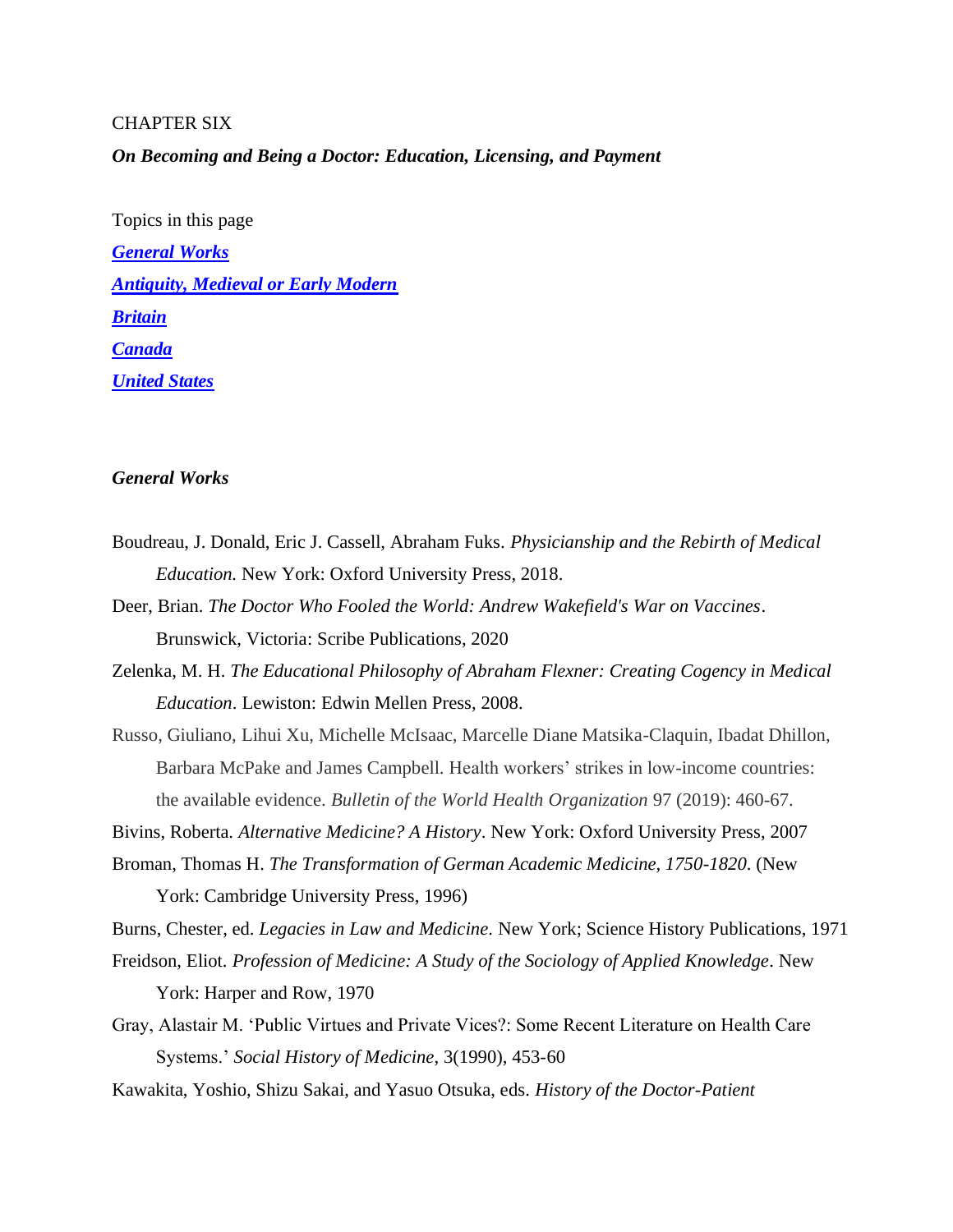*Relationship*. 14th International Symposium on the Comparative History of Medicine – East and West, Japan, 1989. Tokyo: Ishiyaku EuroAmerica, 1995

- Macklin, Ruth. *The Doctor-Patient Relationship in Different Cultures*. New York, NY: Oxford University Press, 1999
- Nolte, Ellen and Martin McKee. 'Measuring the Health of Nations: Analysis of Mortality Amenable to Health Care.' *BMJ* 327(2003), 1129
- O'Malley, C. D. *The History of Medical Education: an International Symposium. Berkeley:* U California Press, 1970
- Porter, Roy, ed. *Patients and Practitioners: Lay Perceptions of Medicine in Pre-Industrial Society*. Cambridge: Cambridge University Press, 1985
- Shorter, Edward. *Bedside Manners: The Troubled History of Doctors and Patients*. Harmondsworth, England: Viking Penguin, 1986
- Smith, Timothy B. *France in Crisis: Welfare, Inequality, and Globalization since 1980*. Cambridge: Cambridge University Press, 2004
- Solomon, Susan Gross, and John F. Hutchinson, eds. *Health and Society in Revolutionary Russia*. Bloomington: Indiana University Press, 1990
- Weisz, George. *Divide and Conquer: A Comparative History of Medical Specialization*. New York; Oxford University Press, 2003

## *Website*

*OECD Health Data*--searchable Data on numerous health indicators allowing comparison between world's wealthiest nations.

<https://data.oecd.org/health.htm>

### <span id="page-1-0"></span>*On Antiquity, the Middle Ages, or the Early Modern Period*

Emerson, Roger L. *Essays on David Hume, Medical Men and the Scottish Enlightenment: Industry, Knowledge and Humanity*. Farnham; Burlington, VT: Ashgate, [2009], ©2009.

Jackson, Stanley W., ed. 'The Hippocratic Oath.' *Journal of the History of Medicine and Allied Sciences* 51 (1996), special issue, 403–500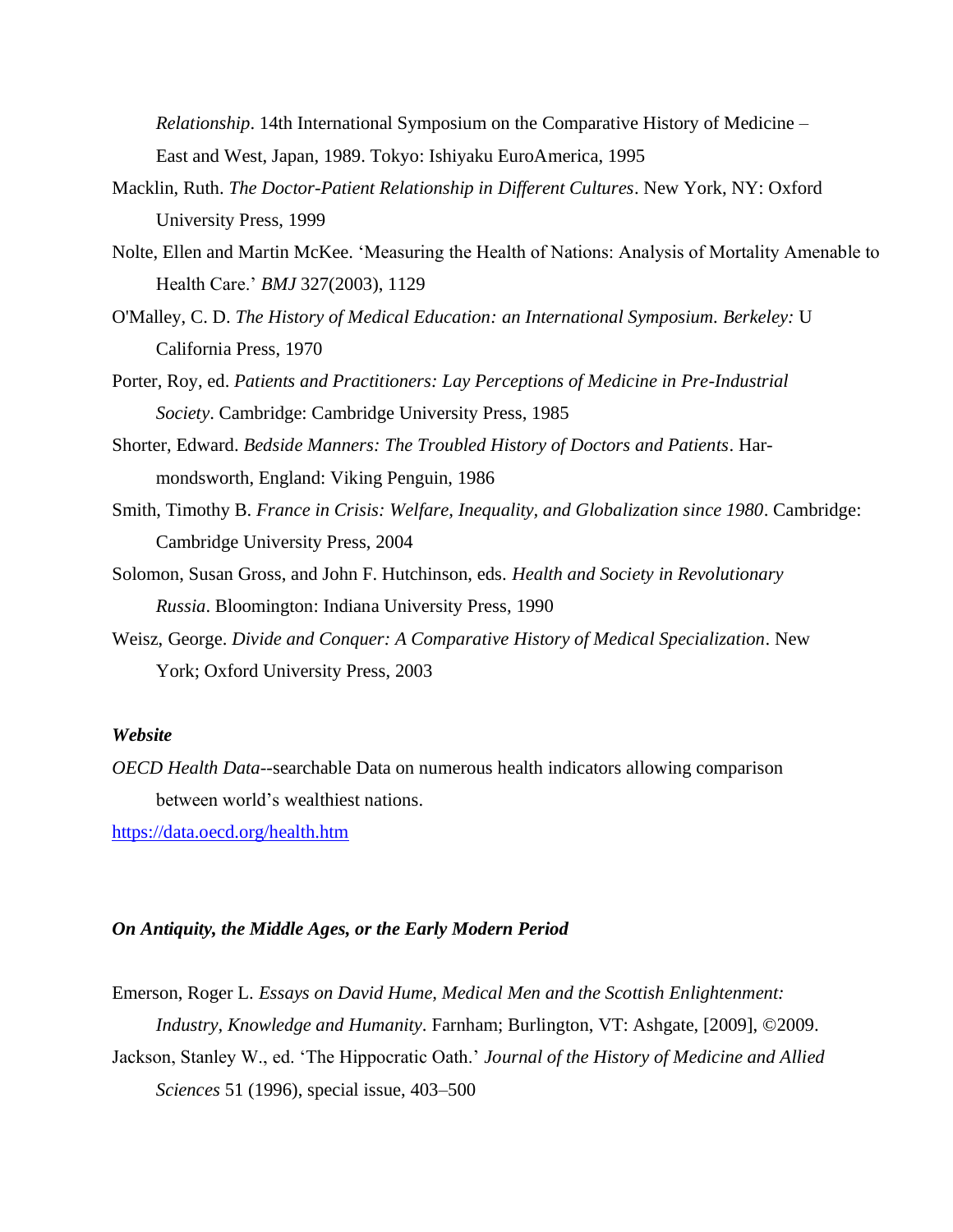- McVaugh, Michael R. *Medicine before the Plague: Practitioners and Their Patients in the Crown of Aragon, 1285–1345*. Cambridge: Cambridge University Press, 1993
- McVaugh, Michael R. 'Bedside Manners in the Middle Ages.' *Bulletin of the History of Medicine* 71 (1997), 201-23
- Schleiner, Winfried *Medical Ethics in the Renaissance*. Washington, D.C.: Georgetown University Press, 1995

#### <span id="page-2-0"></span>*On Britain*

- Berkowitz, Carin. *Charles Bell and the Anatomy of Reform*, University of Chicago Press, 2016.
- Collins, Martin. *The British School of Osteopathy: the first 100 years.* Xlibris Publishing, 2016.
- Cook, Harold J. *The Decline of the Old Medical Regime in Stuart London*. Ithaca: Cornell University Press, 1986.
- Cook, Harold J. *The Trials of an Ordinary Doctor: Joannes Groenvelt in Seventeenth-Century London*. Baltimore: Johns Hopkins University Press, 1994.
- Digby, Anne. *Making a Medical Living: Doctors and Patients in the English Market for Medicine, 1720–1911*. Cambridge: Cambridge University Press, 1994.
- Doyle, Barry M. *The Politics of Hospital Provision in Early Twentieth-century Britain.* London: Pickering & Chatto, 2014.
- Forsyth, Gordon. *Doctors and State Medicine: A Study of the British Health Service*. Philadelphia and Toronto: Lippincott, 1966.
- Gorsky, Martin, and Sally Sheard. *Financing Medicine: The British Experience since 1750*. London; New York: Routledge, 2006.
- Gorsky, Martin. 'The British National Health Service 1948–2008: A Review of the Historiography.' *Social History of Medicine*, 21 (2008), 437-60.
- Gosling, George Campbell. *Payment and Philanthropy in British Healthcare, 1918-48.* Manchester: Manchester University Press, 2017.
- Ham, Christopher. *Health Policy in Britain: The Politics and Organization of the National Health Service*, 3rd ed. London: Macmillan, 1992.
- Heaman, E. A. *St. Mary's: The History of a London Teaching Hospital*. Montreal: McGill-Queen's University Press, 2003.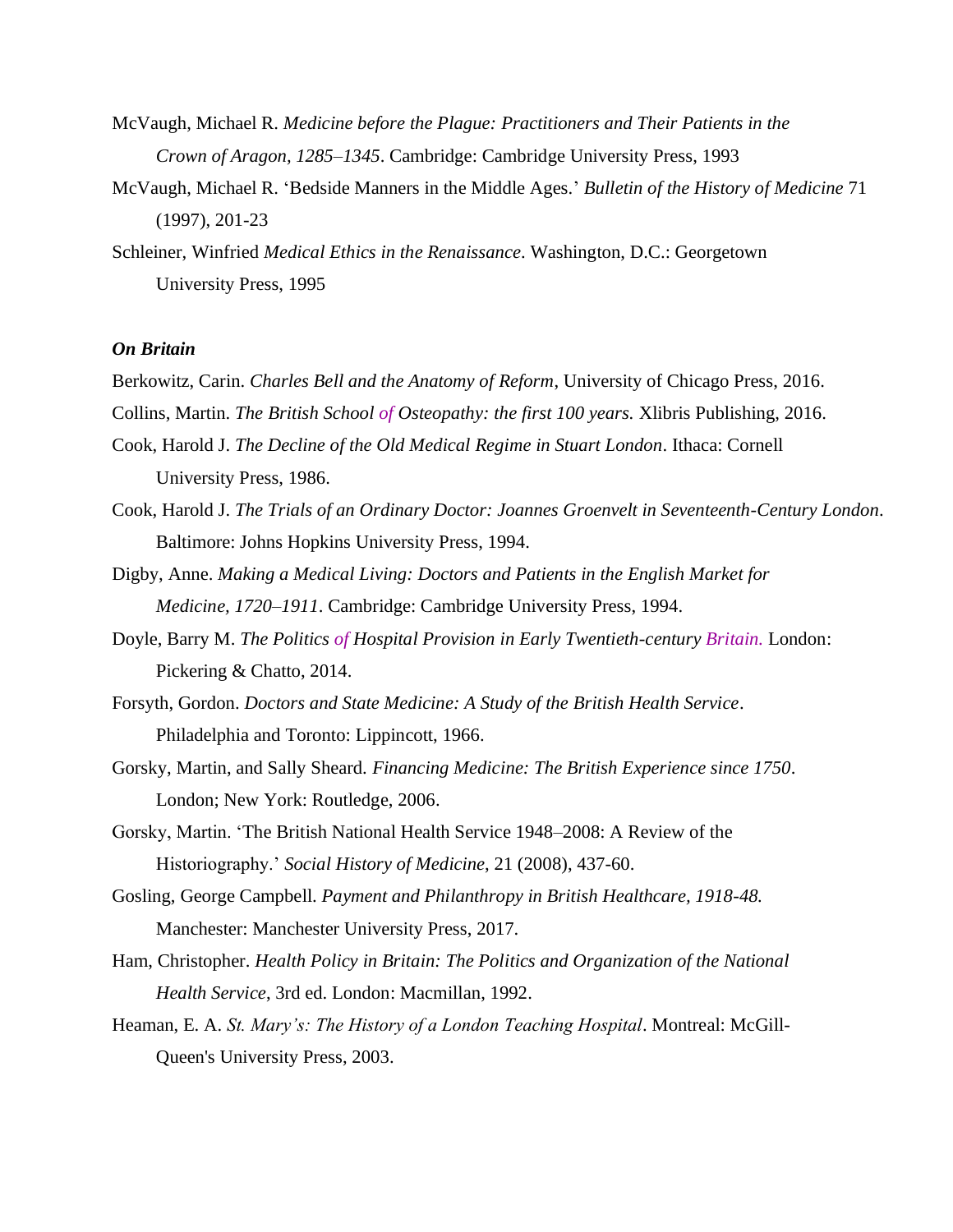- Hodgkinson, Ruth G. *The Origins of the National Health Service: The Medical Services of the New Poor Law, 1834–1871*. Berkeley: University of California Press, 1967.
- Jones, Helen. *Health and Society in Twentieth-Century Britain*. London and New York: Longman, 1994.
- Lawrence, Susan C. *Charitable Knowledge: Hospital Pupils and Practitioners in Eighteenth-Century London*. Cambridge: Cambridge University Press, 1996.
- Nutton, Vivian and Roy Porter, *The History of Medical Education in Britain*: Clio Medica, Volume: 30, Amsterdam and Atlanta: Rodopi, 1995.
- Reynolds, L.A. , and E.M. Tansey, eds. *British Contributions to Medical Research and Education in Africa after the Second World War.* Witness Seminar. London: Wellcome Trust, 2001.
- Stringer, M.D., and O. Ahmadi. Famous discoveries by medical students. *ANZ Journal of Surgery*. 79.12 (2009): 901-8.
- Waddington, Keir. *Medical Education at St. Bartholomew's Hospital, 1123-1995*. Woodbridge, Suffolk: Boydell Press, 2003.

The BBC offers a web archive of sound and film concerning the birth of the NHS at <https://www.bbc.co.uk/archive/the-birth-of-the-nhs/zhjtd6f>

# <span id="page-3-0"></span>*On Canada*

- Badgley, Robin F., and Samuel Wolfe. *Doctors' Strike: Medical Care and Conflict in Saskatchewan*. Toronto: Macmillan, 1967.
- Connor, J.T.H. '"A Sort of 'Felo-De-Se'": Eclecticism, Related Medical Sects, and Their Decline in Victorian Ontario.' *Bulletin of the History of Medicine* 65 (1991), 503-27.
- Crellin, J.K., R.R. Andersen, and J.T.H. Connor, eds. *Alternative Health Care in Canada: Nineteenth- and Twentieth-Century Perspectives*. Toronto: Canadian Scholars Press, 1997.
- Dinsdale, Henry B., and Gilles Hurteau, eds. *The Royal College of Physicians and Surgeons of Canada: The Evolution of Specialty Medicine, 1979-2004*. Ottawa: RCPSC, 2004.
- Duffin, Jacalyn. 'What Goes Around, Comes Around: a History of Medical Tuition.'*Canadian Medical Association Journal* 164 (2001), 50-56.
- Duffin, Jacalyn. 'CSHM/SCHM Presidential Address: The Quota: 'An Equally Serious Problem' for Us All.' *Canadian Bulletin of Medical History* 19 (2002), 1-24.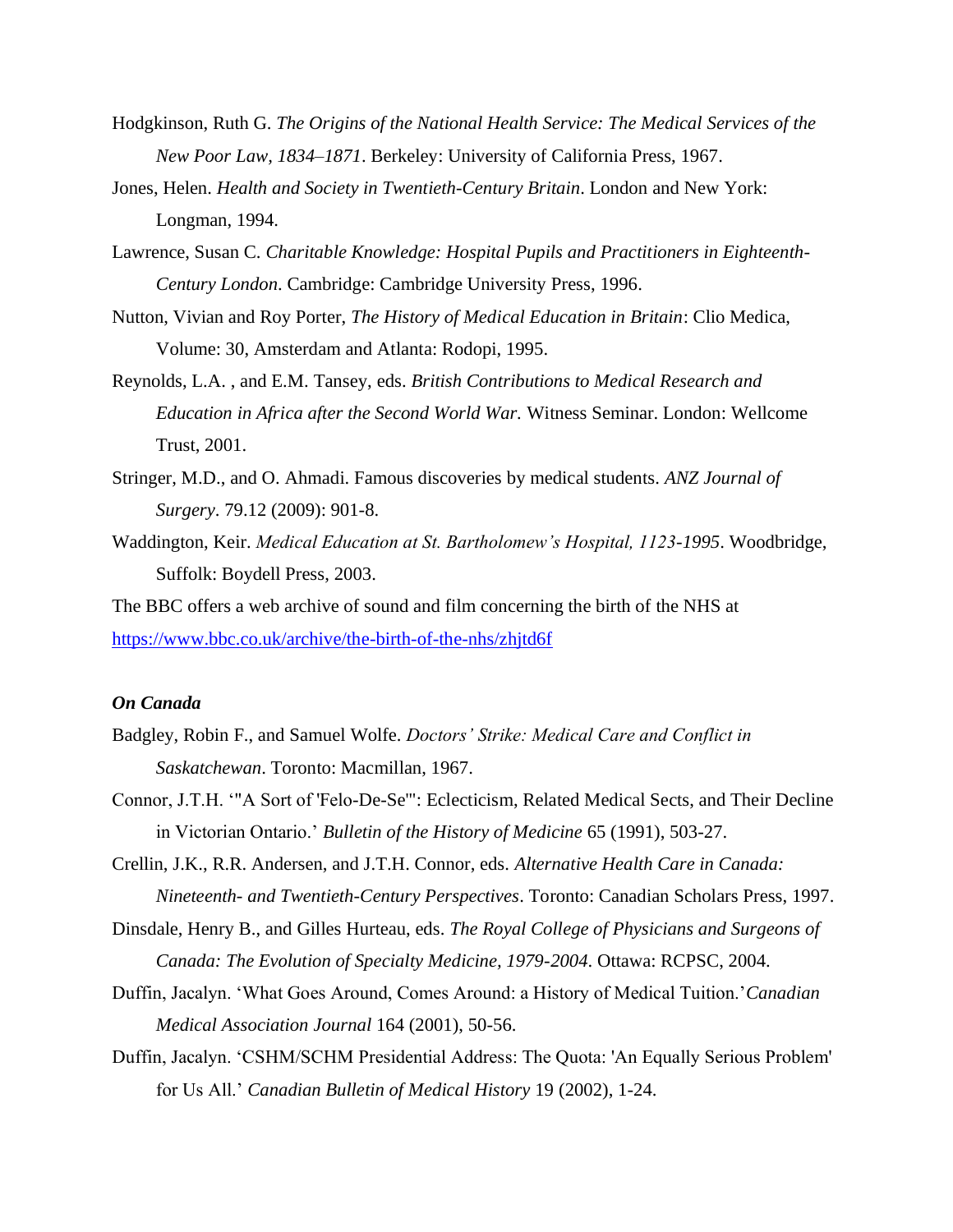- Duffin, Jacalyn. Chief Complaint: Physician Discontent with Canadian Medicare in Esyllt Jones and James Hanley, eds. *Medicare's First Fifty Years: Critical Historical Perspectives on Canada's Public Health Care System*. U Manitoba Press, 2020.
- Duffin, Jacalyn. Did Abraham Flexner spark the founding of CMAJ? *CMAJ* 183.6 (2011): 811- 13.
- Duffin, Jacalyn, Doctors as stewards of Medicare, or not: CAMSI, MRG, CDM, DRHC, and the thin alphabet soup of physician support. *Health Economics, Policy and Law* 13.3-4 (2018): 450-74
- Duffin, Jacalyn, and Leslie A. Falk. 'Sigerist in Saskatchewan: The Quest for Balance in Social and Technical Medicine.' *Bulletin of the History of Medicine* 70 (1996), 658–83.
- Fedunkiw, Marianne P. *Rockefeller Foundation Funding and Medical Education in Toronto, Montreal and Halifax*. Montreal: McGill-Queen's University Press, 2005.
- Gelfand, Toby. 'Medicine in New France.' In *Medicine in the New World: New Spain, New France, and New England*, ed. Ronald L. Numbers, 64–100. Knoxville, Tenn.: University of Tennessee Press, 1987.
- Gidney, Robert D., and W.P.J. Millar. *Professional Gentlemen: The Professions in Nineteenth-Century Ontario*. Toronto: University of Toronto Press, 1994.
- Godfrey, Charles M. *Medicine for Ontario: A History*. Belleville, Ont.: Mika, 1979.
- Hamowy, Ronald. *Canadian Medicine: A Study in Restricted Entry*. Vancouver: Fraser Institute, 1984.
- Jecker, N.S., and E.M. Meslin. 'United States and Canadian Approaches to Justice in Health Care: A Comparative Analysis of Health Care Systems and Values.' *Theoretical Medicine*  15 (1994), 181–200.
- Jones, Esyllt. *Radical Medicine: The International Origins of Socialized Health Care in Canada*  Winnipeg: ARP Books, 2019
- Jones, Esyllt, and James Hanley, eds. *Medicare's First Fifty Years: Critical Historical Perspectives on Canada's Public Health Care System*. U Manitoba Press, 2020.
- Kang, Helen. *Medicine and Morality: Crises in the History of a Profession*, Vancouver: UBC Press, 2019 [on Saskatchewan strike].
- Lewis, David Sclater. *The Royal College of Physicians and Surgeons of Canada, 1920– 1969*. Montreal: McGill University Press, 1962.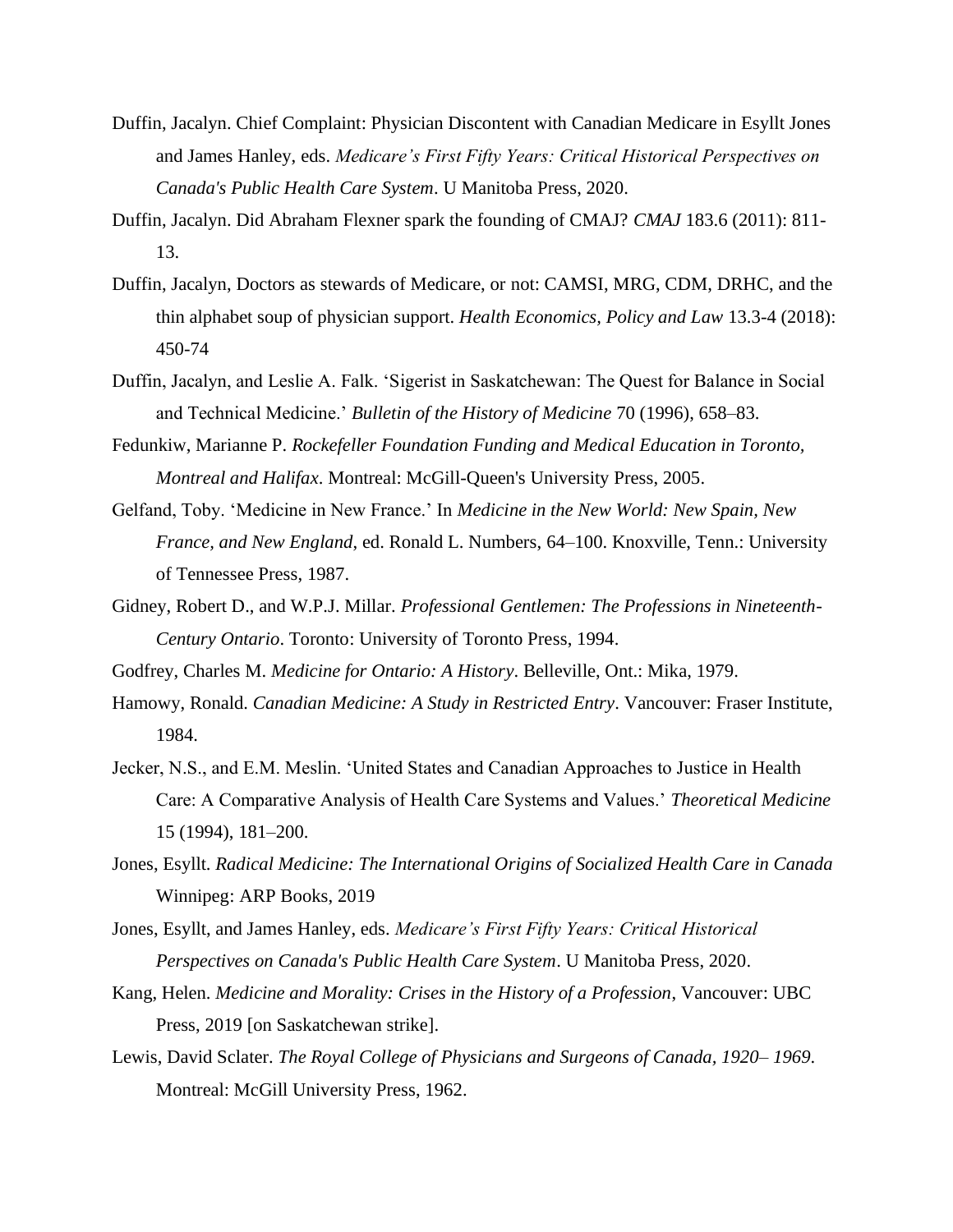- Marchildon, Gregory P., Sara Allin, Sherry Merkur. *Health Systems in Transition: Canada Health System Review*, 3rd ed. World Health Organization and University of Toronto Press, 2021.
- Martin, Danielle *Better Now: Six Big Ideas to Improve Health Care*. Allen Lane, 2017.
- McPhedran, N. Tait. *Canadian Medical Schools: Two Centuries of Medical History, 1822–1992*. Montreal: Harvest House, 1993.
- Meslin, Eric. 'The Moral Costs of the Ontario Physicians' Strike.' *Hastings Center Report* 17 (August 1987), 11–14.
- Naylor, C. David, ed. *Canadian Health Care and the State: A Century of Evolution*. Montreal: McGill-Queen's University Press, 1992.
- Naylor, C. David. *Private Practice, Public Payment: Canadian Medicine and the Politics of Health Insurance*. Kingston and Montreal: McGill-Queen's University Press, 1986.
- Neufeld, Victor R., et al. 'Demand-side Medical Education: Educating Future Physicians for Ontario.' *Canadian Medical Association Journal* 148 (1993), 1471–7.
- Noren, K. and A. Ribeiro. Incorporating Complementary and Alternative Medicine into Canadian Undergraduate Medical Education. *UBCMJ*. 2015: 7.1 (4-6).
- Shephard, David A.E. *The Royal College of Physicians and Surgeons of Canada, 1960– 1980: The Pursuit of Unity*. Ottawa: Royal College of Physicians and Surgeons of Canada, 1985.
- Shortt, S.E.D. 'Physicians, Science, and Status: Issues in the Professionalization of Anglo-American Medicine in the Nineteenth Century.' *Medical History* 27 (1983), 51–68.
- Taylor, Malcolm G. *Health Insurance and Canadian Public Policy: The Seven Decisions that Created Canada's Health Insurance System and their Outcomes*. 2nd edn. Kingston and Montreal: McGill-Queen's University Press, 1987.

### *Website*

<http://www.oecd.org/dataoecd/46/33/38979719.pdf>

Dr. Danielle Martin before a US Senate committee defending Canadian Health Care. Video uploaded to youtube by Senator Bernie Sanders, <https://www.youtube.com/watch?v=iYOf6hXGx6M>

## <span id="page-5-0"></span>*On the United States*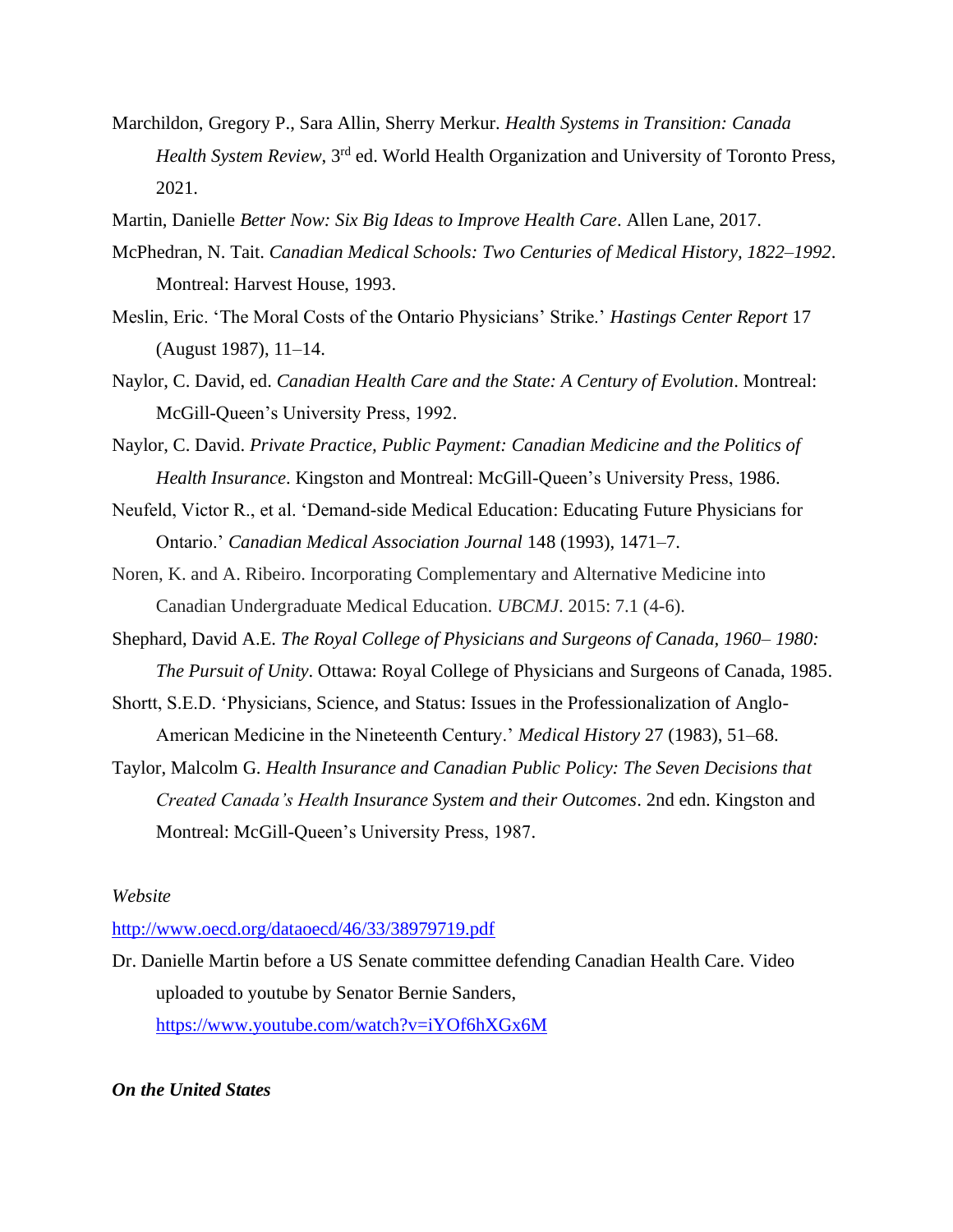- Baker, Robert B., et al., eds. *The American Medical Ethics Revolution: How the AMA's Code of Ethics Has Transformed Physicians' Relationships to Patients, Professionals, and Society*. Baltimore: Johns Hopkins University Press, 1999.
- Barzansky, Barbara M., and Norman Gevitz, eds. *Beyond Flexner: Medical Education in the Twentieth Century*. New York: Greenwood Press, 1992.
- Belkin, G S. 'The technocratic wish: making sense and finding power in the "managed" medical marketplace. *Journal of Health Politics, Policy & Law* 22 (1997), 509-32.
- Berlant, Jeffrey L. *Profession and Monopoly: A Study of Medicine in the United States and Britain*. Berkeley: University of California Press, 1975.
- Bonner, Thomas Neville. *Becoming a Physician: Medical Education in Britain, France, Germany, and the United States, 1750-1945*. New York: Oxford University Press, 1995.
- Coombs, Jan Gregoire. *The Rise and Fall of HMOs: An American Health Care Revolution*. Madison, Wis.: University of Wisconsin, Press, 2005.
- Coulter, Harris L. *Divided Legacy: A History of the Schism in Medical Thought*. 3 vols. 1975–82. Esp. vol. 3, *The Conflict between Homeopathy and the American Medical Association*. Richmond, Calif.: North Atlantic Books, 1982.
- De Ville, Kenneth A. *God, Science, and History: The Cultural Origins of Medical Error*. Washington, D.C.: Georgetown University Press, 2004.
- De Ville, Kenneth A. *Medical Malpractice in Nineteenth-Century America: Origins and Legacy*. New York: New York University Press, 1990.
- Gevitz, Norman, ed. *Other Healers: Unorthodox Medicine in America*. Baltimore: Johns Hopkins University Press, 1988.
- Gevitz, Norman, *The DOs: Osteopathic Medicine in America*. 2nd ed. Baltimore: Johns Hopkins University Press, 2004.
- Halperin, Edward C. 'The Jewish Problem in U.S. Medical Education, 1920-1955.'<sup>[1]</sup><sub>555</sub>*Journal of the History of Medicine and Allied Sciences* 56 (2001), 140-67.
- Jones, James H. *Bad Blood: The Tuskegee Syphilis Experiment*. rev.ed. New York: Free Press, 1993
- Kett, Joseph F. *The Formation of the American Medical Profession: The Role of Institutions, 1780–1860*. New Haven and London: Yale University Press, 1968.
- Ludmerer, K. M. *Learning to Heal: the Development of American Medical Education*. Baltimore: Johns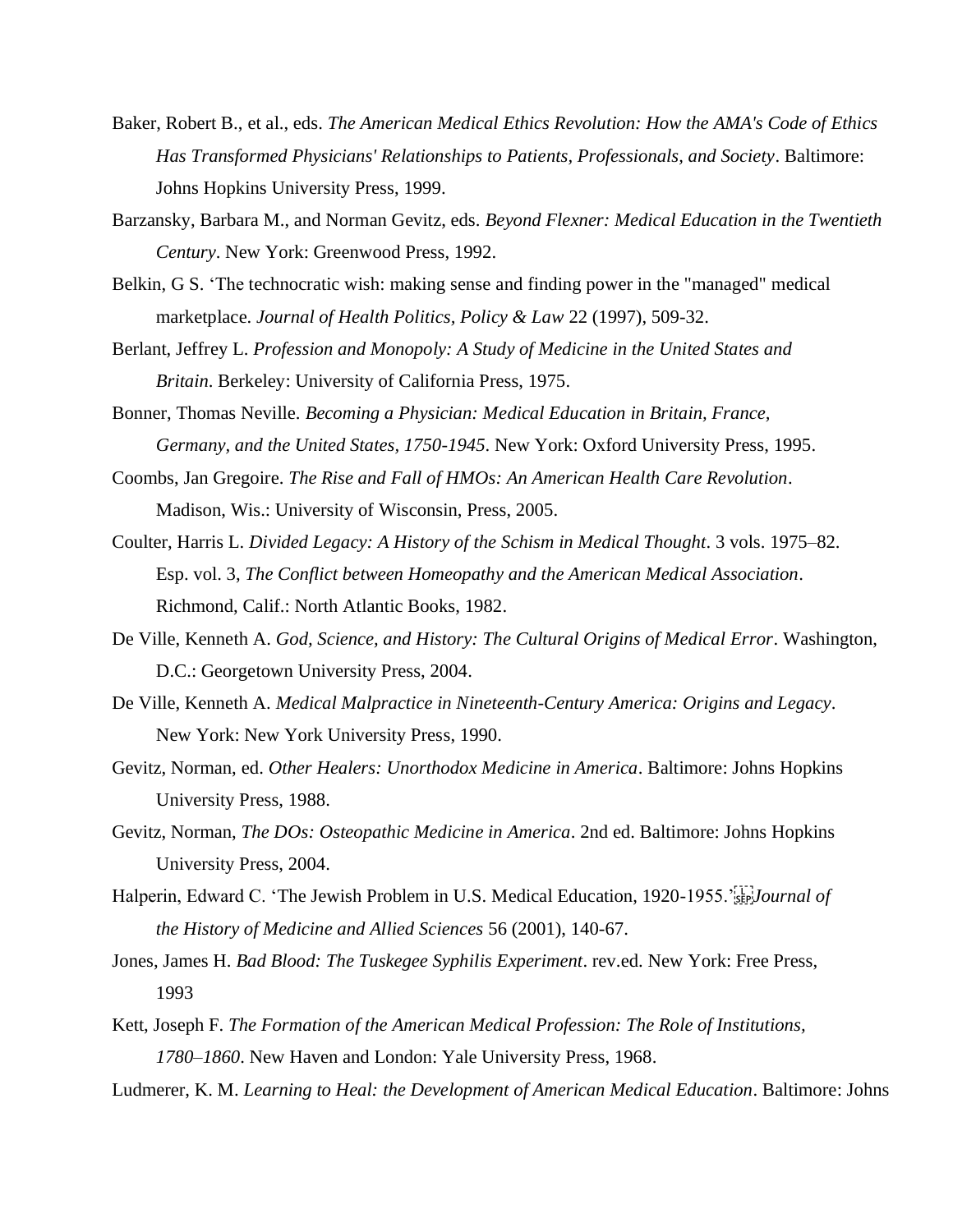Hopkins University Press, 1996.

- Ludmerer, Kenneth M. *Time to Heal: American Medical Education from the Turn of the Century to the Era of Managed Care*. Oxford; New York: Oxford University Press, 1999.
- Ludmerer, Kenneth M. *Let Me Heal: The Opportunity to Preserve Excellence in American Medicine*. Oxford; New York: Oxford University Press, 2014.
- Martin, Stephen C. '"The Only Truly Scientific Method of Healing": Chiropractic and American Science, 1895–1990.' *Isis* 85 (1994), 206–27.
- McCullough, Laurence B. 'Power, Integrity, and Trust in the Managed Practice of Medicine: Lessons from the History of Medical Ethics.' In *Bioethics*, eds. E. F. Paul et al., 180-211. Cambridge: Cambridge University Press, 2002.
- Moore, J. Stuart. *Chiropractic in America: The History of a Medical Alternative*. Baltimore: Johns Hopkins University Press, 1993.
- Numbers, Ronald L. *Almost Persuaded: American Physicians and Compulsory Health Insurance, 1912–1920*. Baltimore and London: Johns Hopkins University Press, 1978.
- Pernick, Martin S. *A Calculus of Suffering: Pain, Professionalism, and Anesthesia in Nineteenth-Century America*. New York: Columbia University Press, 1985.
- Posner, James R. Trends in Medical Malpractice Insurance, 1970-1985. *Law and Contemporary Problems* 49.2 (1986): 37-56.
- Reverby, Susan M. Restorative Justice and Restorative History for the Sexually Transmitted Disease Inoculation Experiments in Guatemala. *American Journal of Public Health* 106.7 (2016): 1163-4.
- Reverby, Susan M. *Co-conspirator for Justice: The Revolutionary Life of Dr. Alan Berkman.* Chapel Hill, NC: University of North Carolina Press (April 16 2020
- Reverby, Susan M. Compensation and reparations for victims and bystanders of the U.S. Public Health Service research studies in Tuskegee and Guatemala: Who do we owe what? *Bioethics*. 2020 Jun 30.
- Reverby, Susan, ed. *Tuskegee's Truths: Rethinking the Tuskegee Syphilis Study*. Chapel Hill, N.C.: University of North Carolina Press, 2000.
- Rogers, Naomi, '"Caution: The AMA May Be Dangerous to Your Health": The Student Health Organizations (SHO) and American Medicine, 1965-1970.' *[Radical History Review](http://muse.jhu.edu/journals/radical_history_review/toc/rhr80.1.html)*, 80 [\(2001\)](http://muse.jhu.edu/journals/radical_history_review/toc/rhr80.1.html), 5-34.